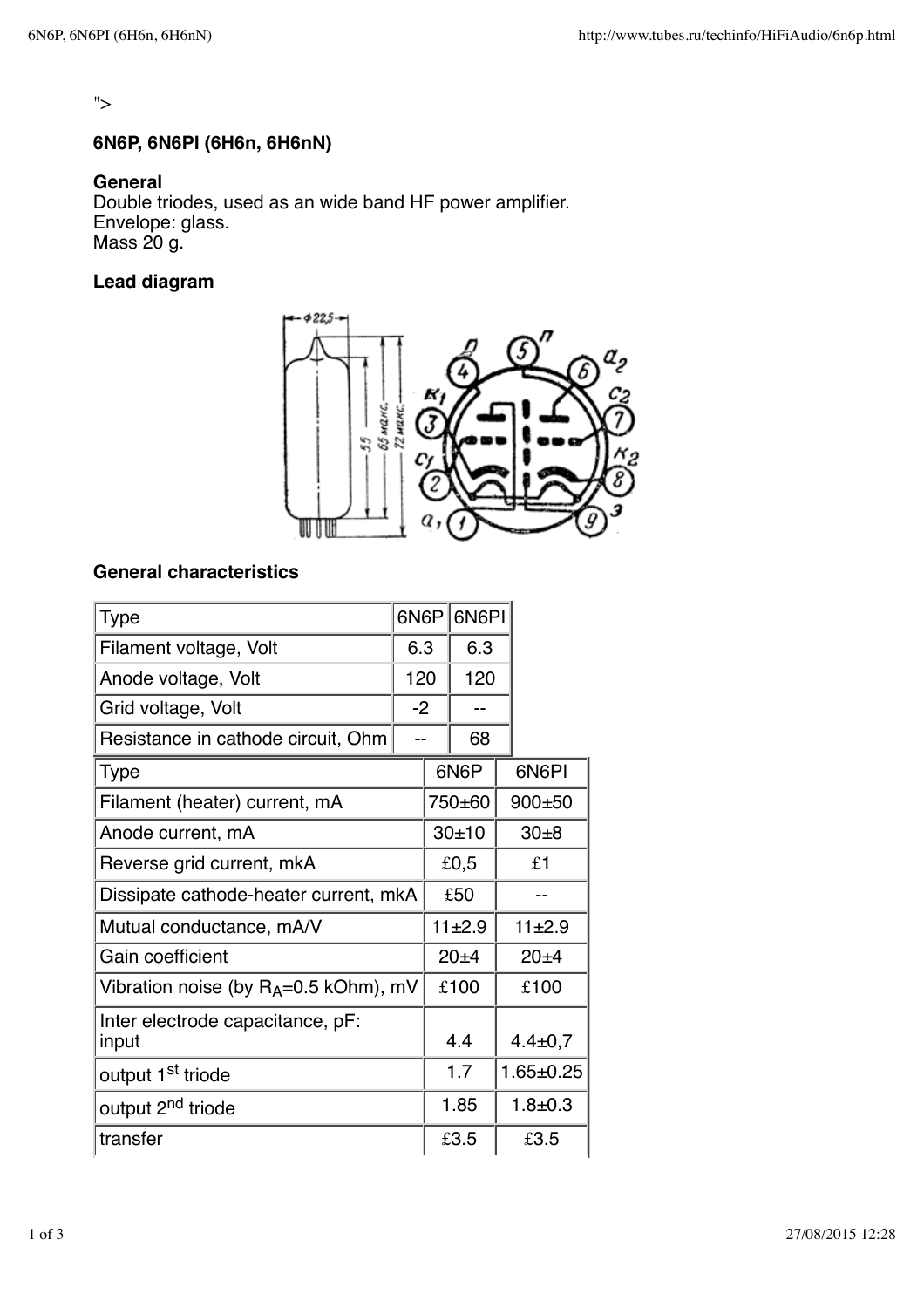|  | Operation time, h |  |  |
|--|-------------------|--|--|
|--|-------------------|--|--|

#### **Limited operating values**

| Type                                  | 6N6P |           | 6N6PI     |
|---------------------------------------|------|-----------|-----------|
| Filament voltage, V                   |      | $5,7 - 7$ | $5,7 - 7$ |
| Anode voltage, V                      |      | 300       | 300       |
| Grid voltage, V                       |      |           | $-100$    |
| Cathode - heater voltage, V           |      | 100       | 150       |
| Cathode current, mA                   |      | 45        |           |
| Anode dissipation (on each triode), W |      |           | 4         |
| Each triode grid dissipation, W       |      |           | 0.3       |
| Resistance in grid circuit, MOhm      |      |           |           |

# **Operating environmental conditions**

| Type                                         | 6N6P              |  | 6N6PI             |  |
|----------------------------------------------|-------------------|--|-------------------|--|
| Acceleration of vibration loads, g           | 2,5               |  | 6                 |  |
| by frequencies, Hz                           |                   |  | 10-600            |  |
| Acceleration of multiple impacts, g          | 12                |  | 120               |  |
| Acceleration of single impact, g             |                   |  | 500               |  |
| Continuos acceleration, g                    |                   |  | 100               |  |
| Ambient temperature, °C                      | $-60$ to<br>$+70$ |  | $-60$ to<br>$+85$ |  |
| Relative humidity at up to $40^{\circ}$ C, % | 98                |  | 98                |  |

#### **Plate-grid and plate curves**